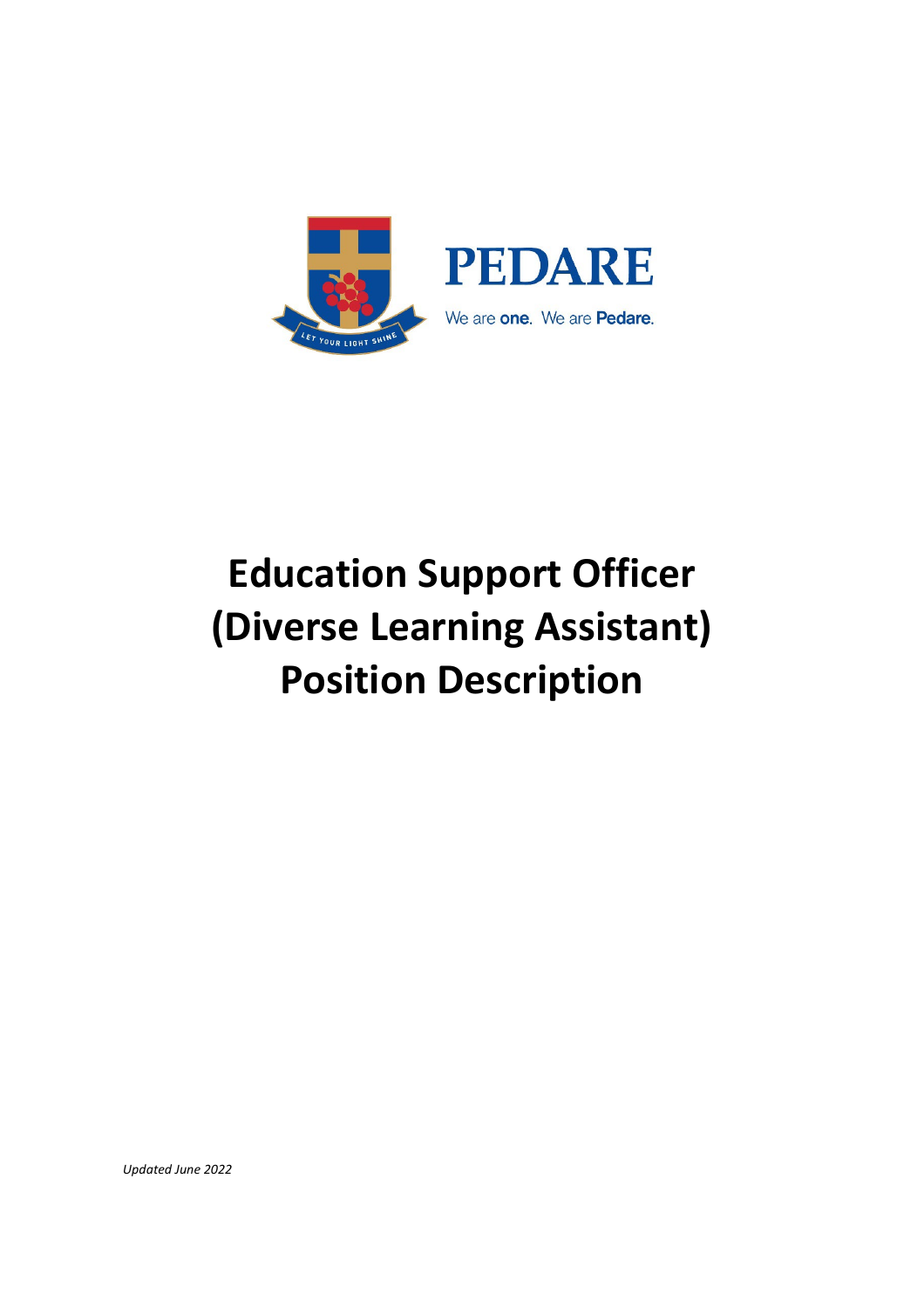

| <b>College Department</b>        | <b>Diverse Learning</b>                                |
|----------------------------------|--------------------------------------------------------|
| <b>Job Title</b>                 | Education Support Officer (Diverse Learning Assistant) |
| <b>Tenure and Classification</b> | Tenure as per contract of employment, Grade Two        |
| <b>Approved by</b>               | Principal and Manager People and Culture               |

## **Job Specification**

## **CONTEXT AND BROAD PURPOSE OF THE POSITION**

The Diverse Learning Assistant (DLA) will provide direct and timely specialist assistance to students who have additional learning and support needs, thereby promoting a culture of inclusivity where all students have the opportunity to achieve their potential. The DLA will provide particular support to students who experience barriers to their learning, and to those needing support to extend and enrich their learning and capabilities.

The work of the DLA will have a particular focus on students requiring extra support in literacy and numeracy. The DLA will undertake administrative responsibilities as required, including in support of the Nationally Consistent Collection of Data for students with disabilities (NCCD).

While the DLA will provide specialist support, the responsibility for successful learning outcomes remains with classroom teachers, and the DLA will work under the leadership of the Diverse Learning Coordinator for the relevant School (Junior or Middle and Senior Schools).

### **KEY RELATIONSHIPS**

Internal:

- Diverse Learning Coordinator (line management)
- Pedare students
- Teachers and Heads of School

External:

• Associated affiliated bodies in the area of learning support

### **TERMS AND CONDITIONS OF EMPLOYMENT**

- Tenure and FTE as per contract of employment
- Hours of work will generally be between 8am and 4pm, term time, or as negotiated with the Diverse Learning Coordinator. Some work may be required outside normal working hours. Overtime, as negotiated, will generally be paid as leave in lieu
- The salary and conditions of this position are subject to the current Pedare Christian College Enterprise Agreement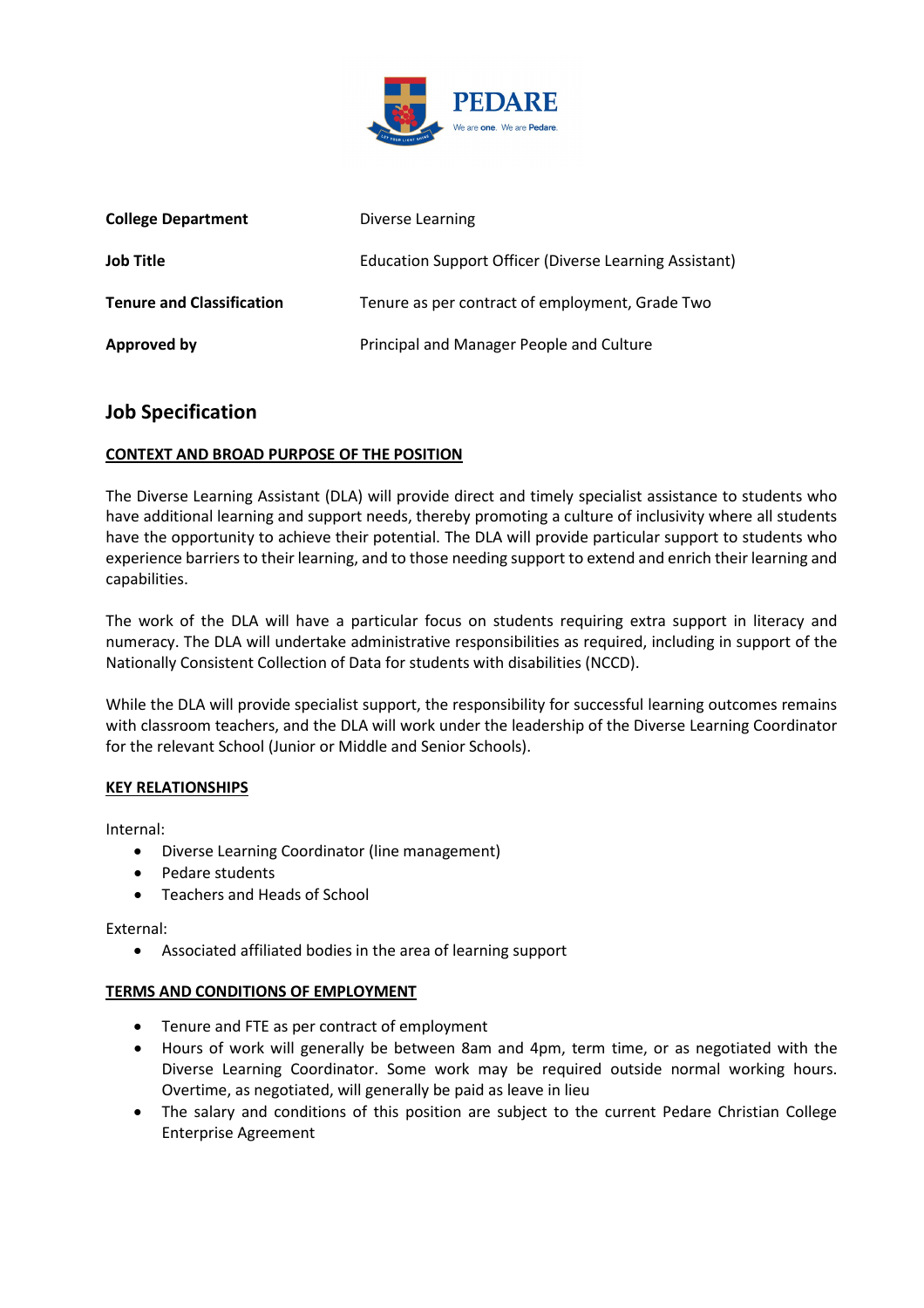

## **KEY CRITERIA (areas of major responsibility and activity)**

*The Diverse Learning Assistant will:*

- Assist with the development of appropriate programs for students in consultation with the Diverse Learning Coordinator, Heads of School and classroom teachers
- Implement and review programs under the direction of the Diverse Learning Coordinator, Heads of School and classroom teachers
- Under the direction of the Diverse Learning Coordinator, provide one-to-one or small group support for students who require learning support or enrichment (either in the classroom or during withdrawal from classroom)
- Assist the Diverse Learning Coordinator with administrative needs associated with programs or students, including standardised testing (OARS ACER / Neale reading analysis)
- Under the direction of the Diverse Learning Coordinator, assist with volunteer support in relation to specific programs
- Have thorough knowledge of the subject matter to enable the course objectives to be taught
- Use and maintain resources used in the teaching programme
- Consistently give feedback to students, encourage, and involve students in class to enable them to fulfil their potential
- Use appropriate assessment items and accurately record all marks and results for student assessment
- Liaise with appropriate colleagues regarding assessment structure and format
- Promote a trusting and caring approach within the classroom
- Relate well to students, recognising both the pastoral and educative aspects of the studentteacher relationship
- Maintain an interest in the welfare of students and promote the well-being of students
- Apply the College's rules and expectations for students as a joint responsibility of all staff
- Consult with appropriate colleagues regarding student behavioural problems

Other duties will include:

- Provide release for other Education Support Officers (Diverse Learning Assistant's) when required across the relevant schools
- Ensure and maintain a safe work environment in accordance with Work, Health & Safety requirements

Any other reasonable duties as directed by Management

### **GENERAL**

- Maintain confidentiality in regard to school and staff issues
- Display appropriate conduct when in public and in the company of parents/students at out-ofschool functions
- Attend official College functions, meetings and events as required
- Adhere to College policies and procedures
- Contribute to staff devotions and worship events through attendance and involvement
- Show collegiate support of management and other staff